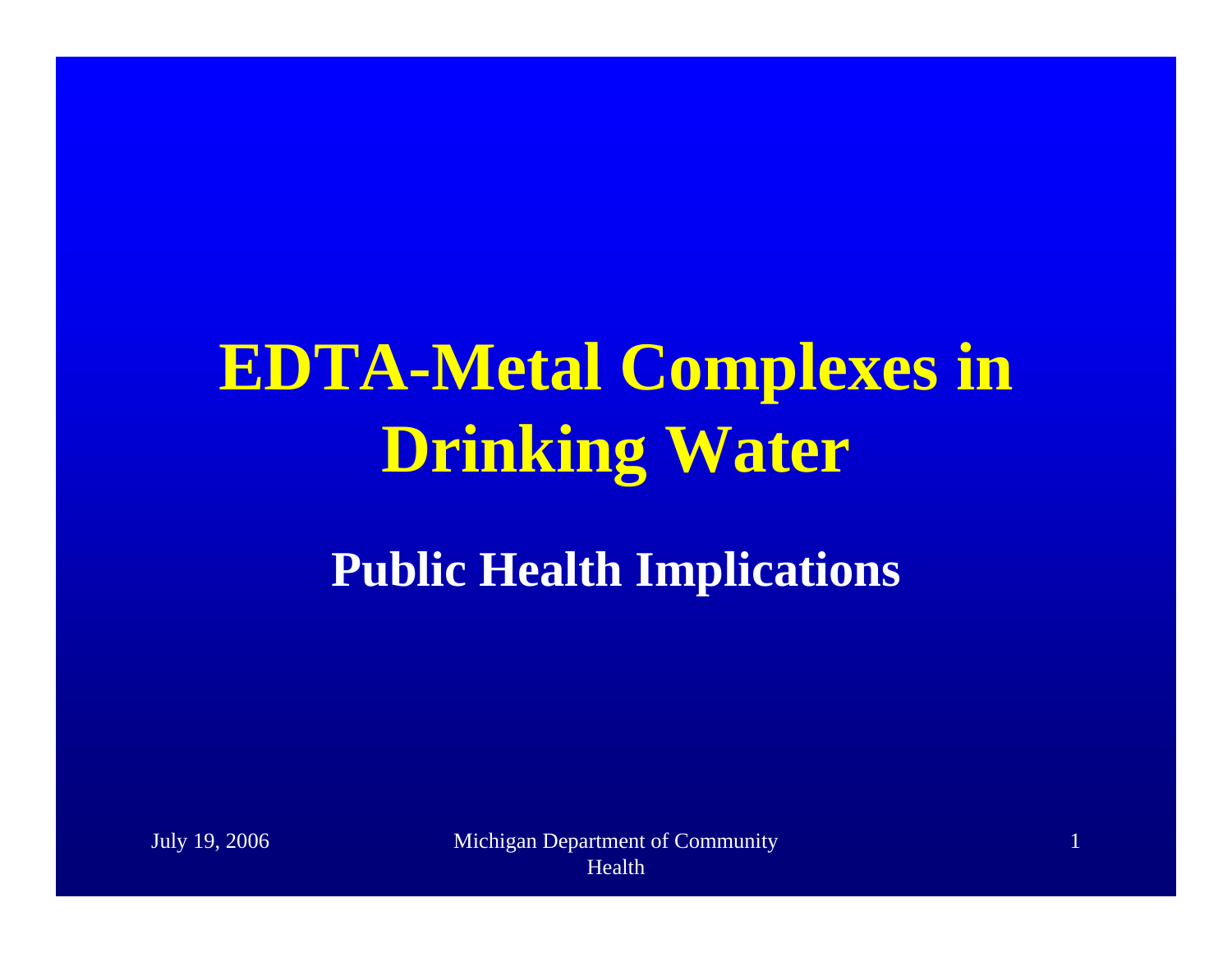#### **Is this harmful?**

- **Is there exposure?**
- **What chemicals are involved?**
- **What do we know about these chemicals?**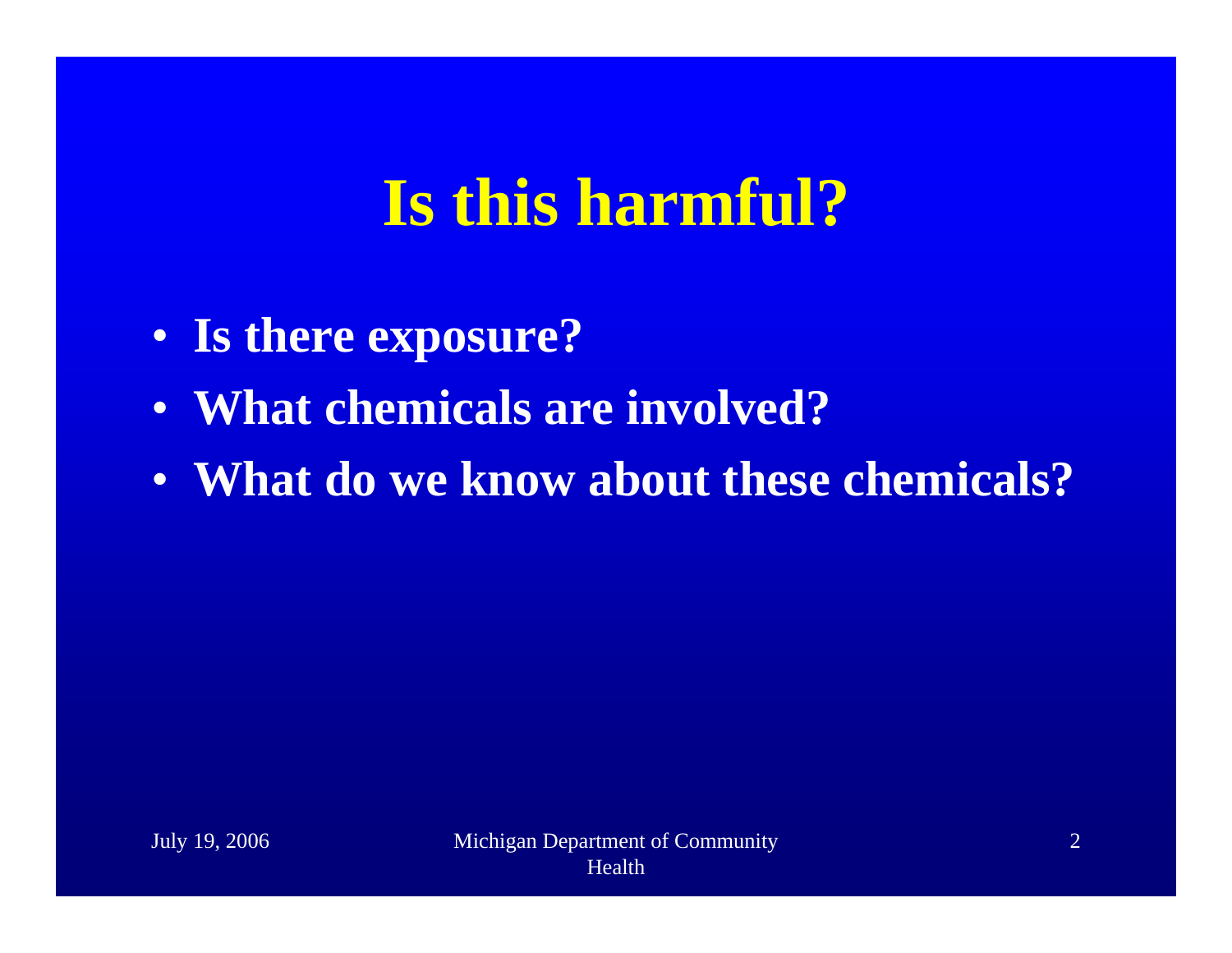## **Exposure**

- **To what?**
- **By what route?**
- **How much?**
- **How long?**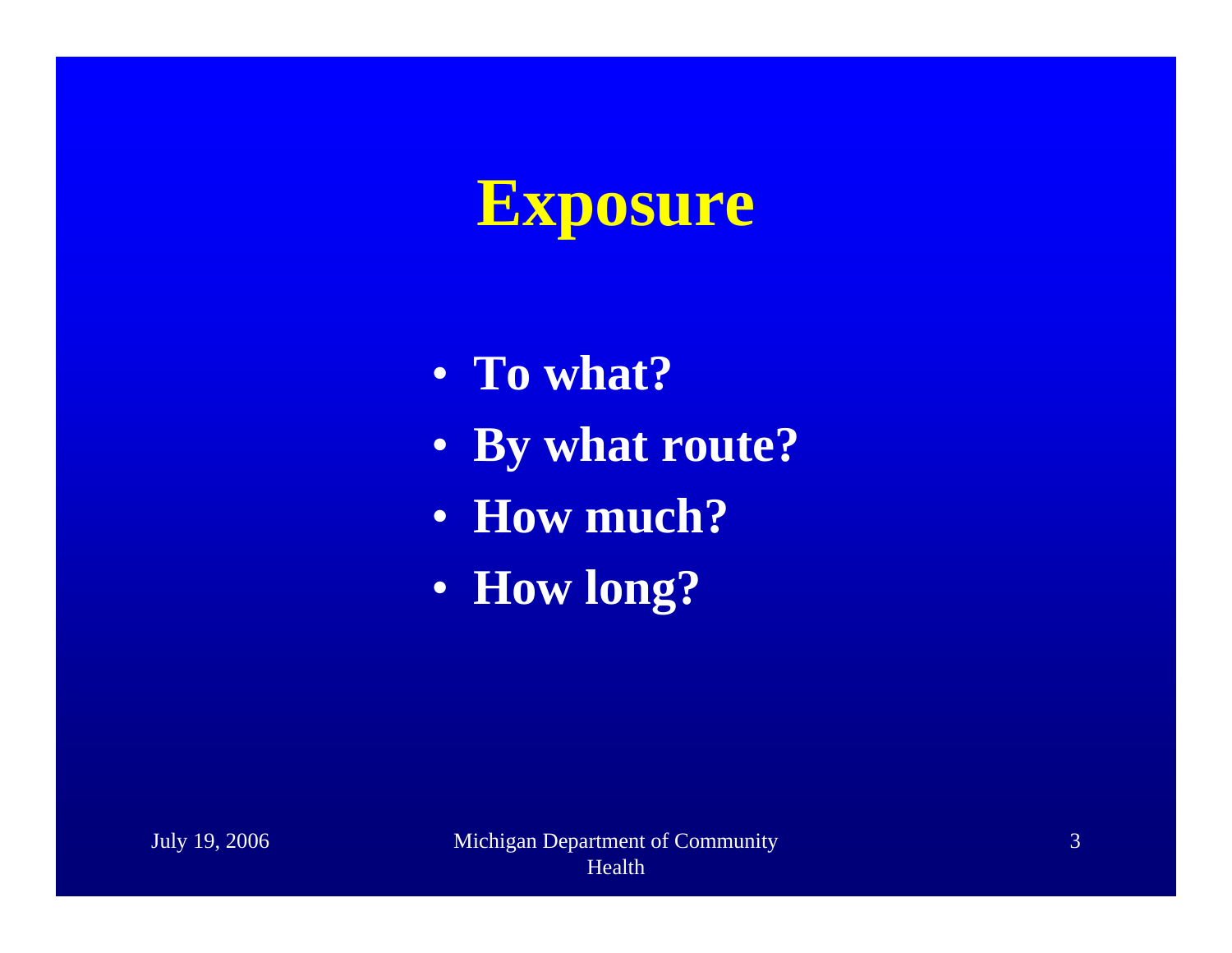#### **The EDTA Part**

- **Chelator ("claw")**
- **Used therapeutically for heavy metal poisoning**
- **Used in food processing, other industries**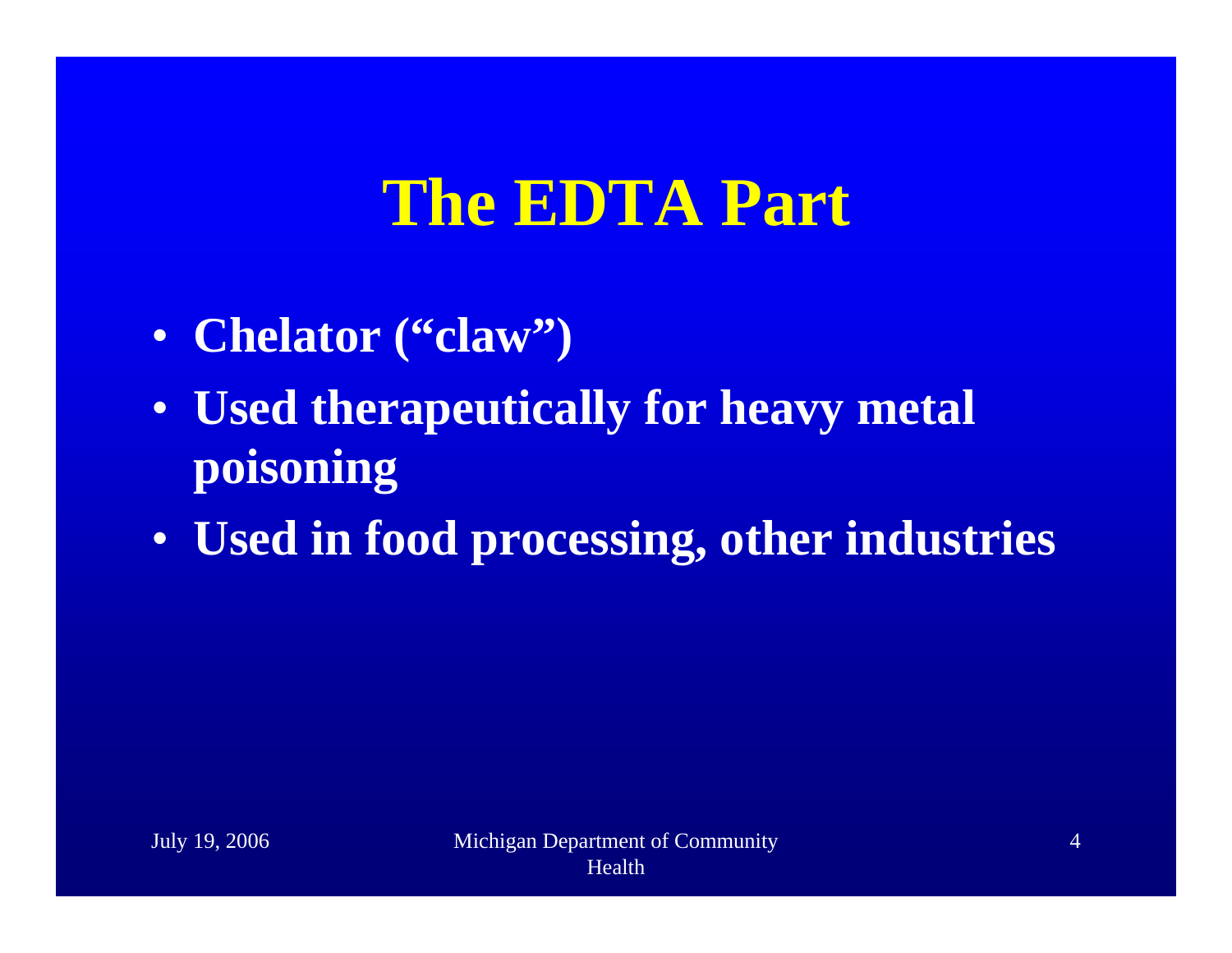#### **EDTA in Drinking Water**

- **Max. found = 12 mg/L**
- **Adult dose at max. = 0.34 mg/kg BW**
- •**WHO tolerance dose = 1.9 mg/kg BW**
- **EDTA should not cause a deficiency**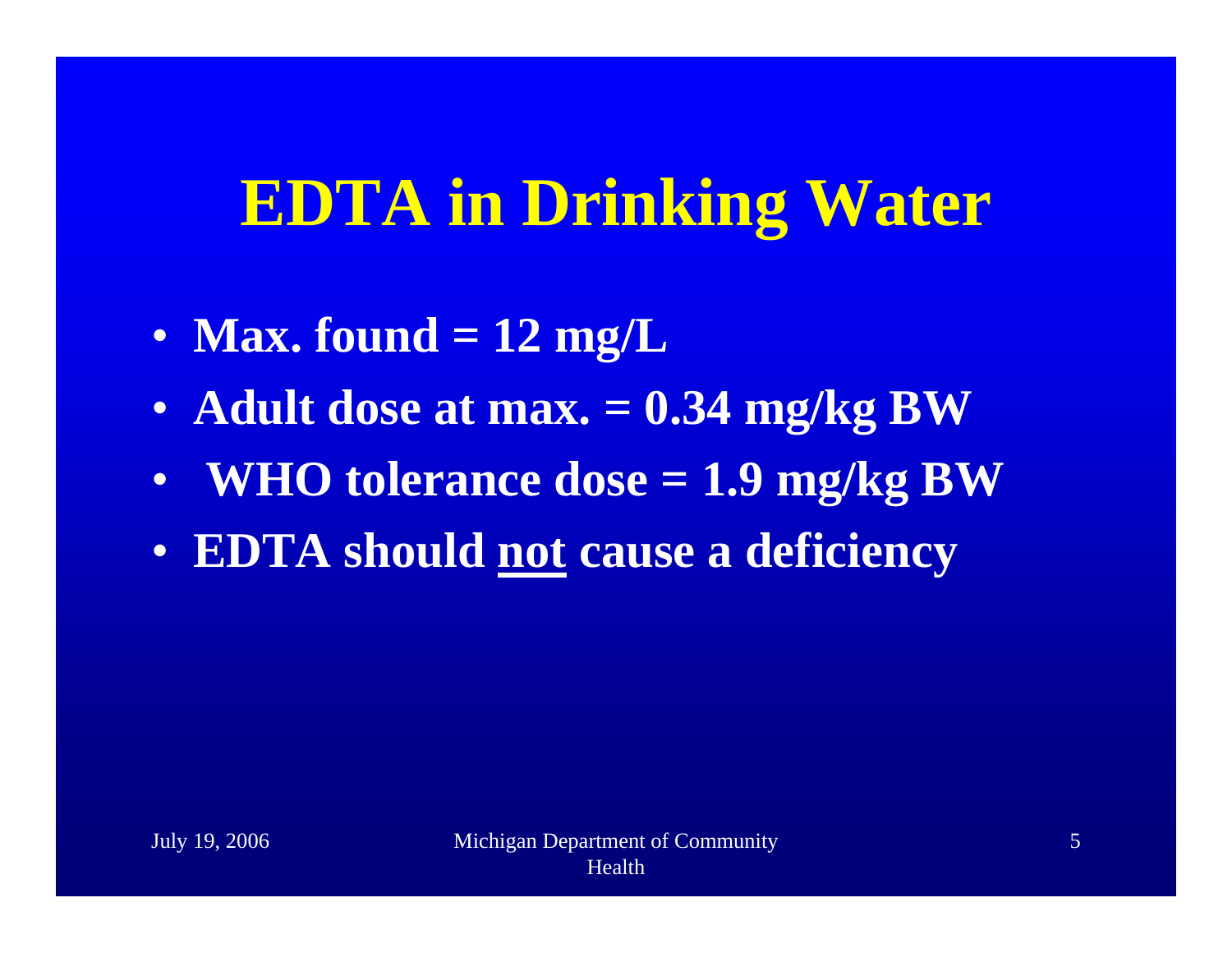#### **Metals in Drinking Water**

- **Anoxic/saturated zone (core of plume):**
	- **Iron**
	- **Manganese**
	- **Arsenic**
- **Oxic/unsaturated zone (edge of plume):**
	- **Cobalt**
	- **Lead**
	- **Nickel**
	- **Cadmium**
	- **Sodium**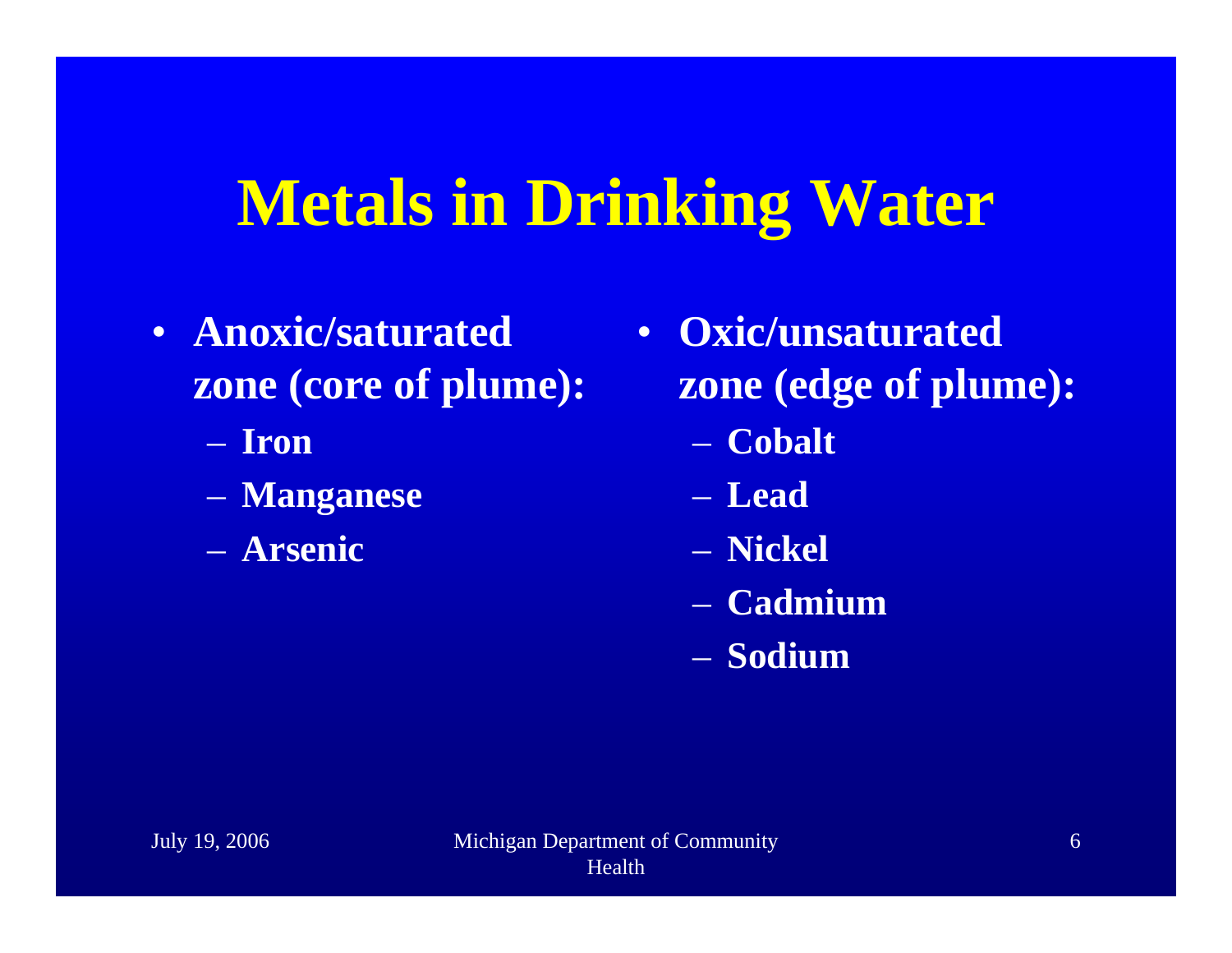

July 19, 2006 Michigan Department of Community Health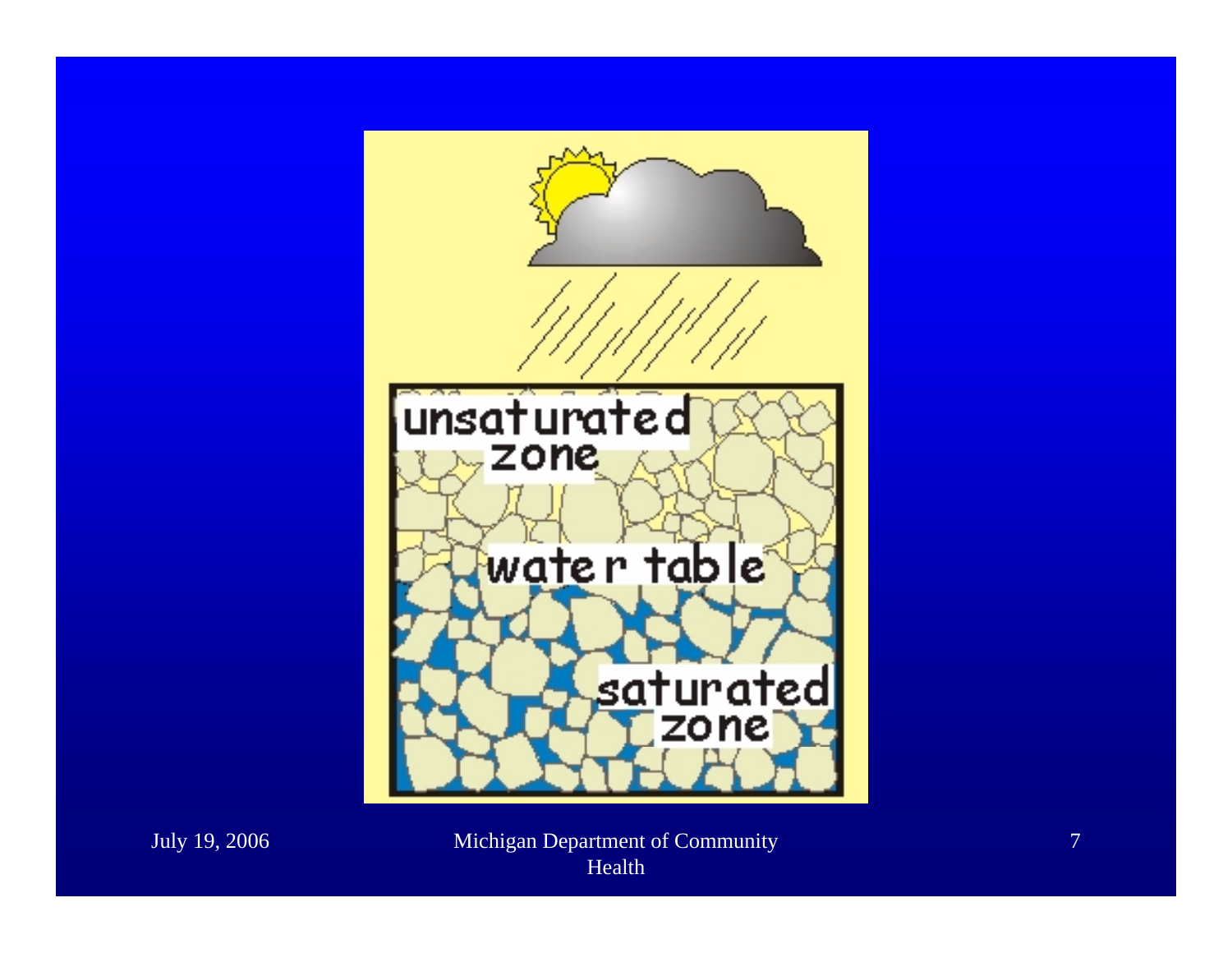

July 19, 2006 Michigan Department of Community Health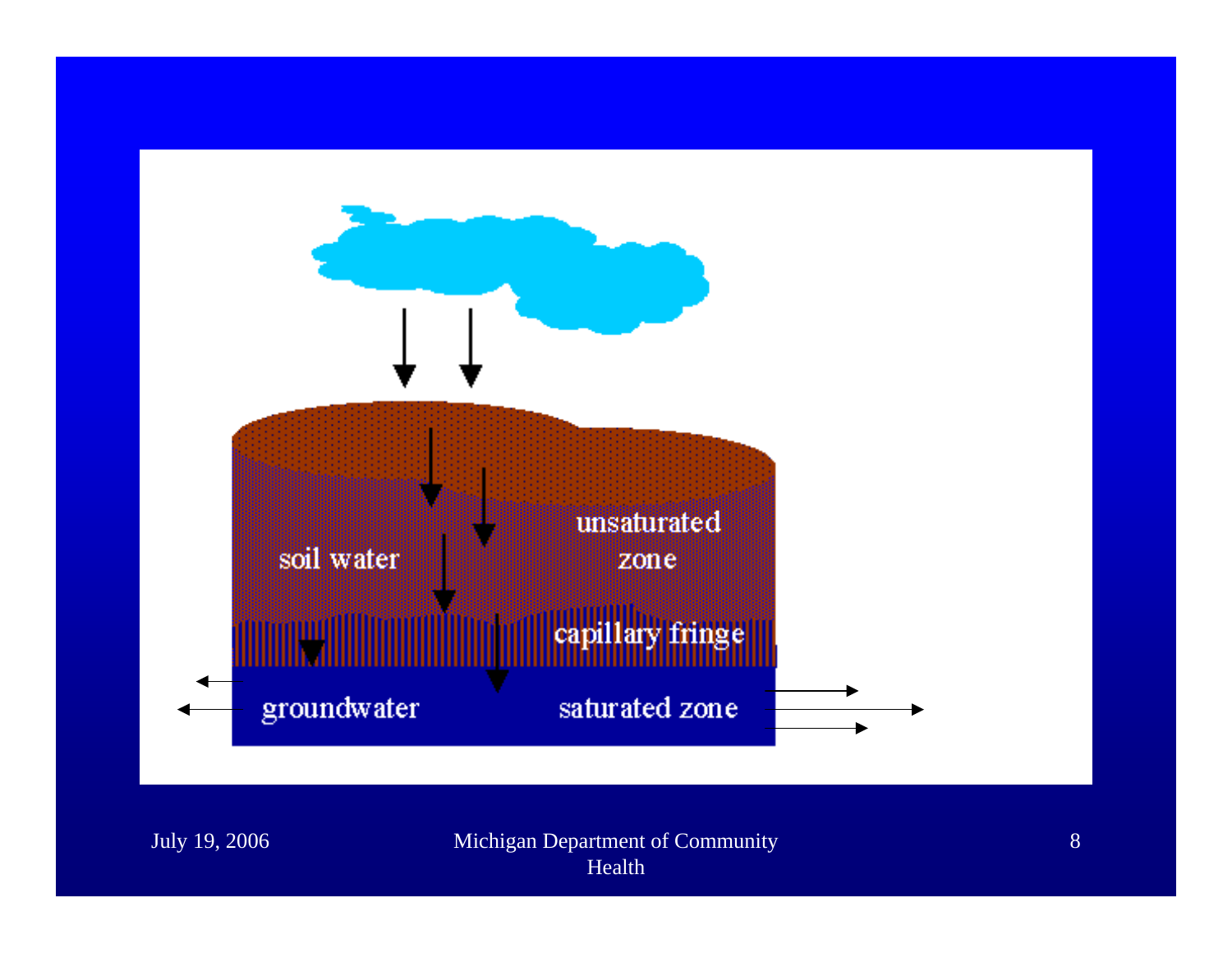#### **Iron**

- **Common in Michigan groundwater**
- **Essential nutrient**
- **Max. found = 29.2 mg/L (29,200 ppb)**
- **Criterion** 
	- **300 ppb (aesthetic)**
	- **2,000 ppb (health-based)**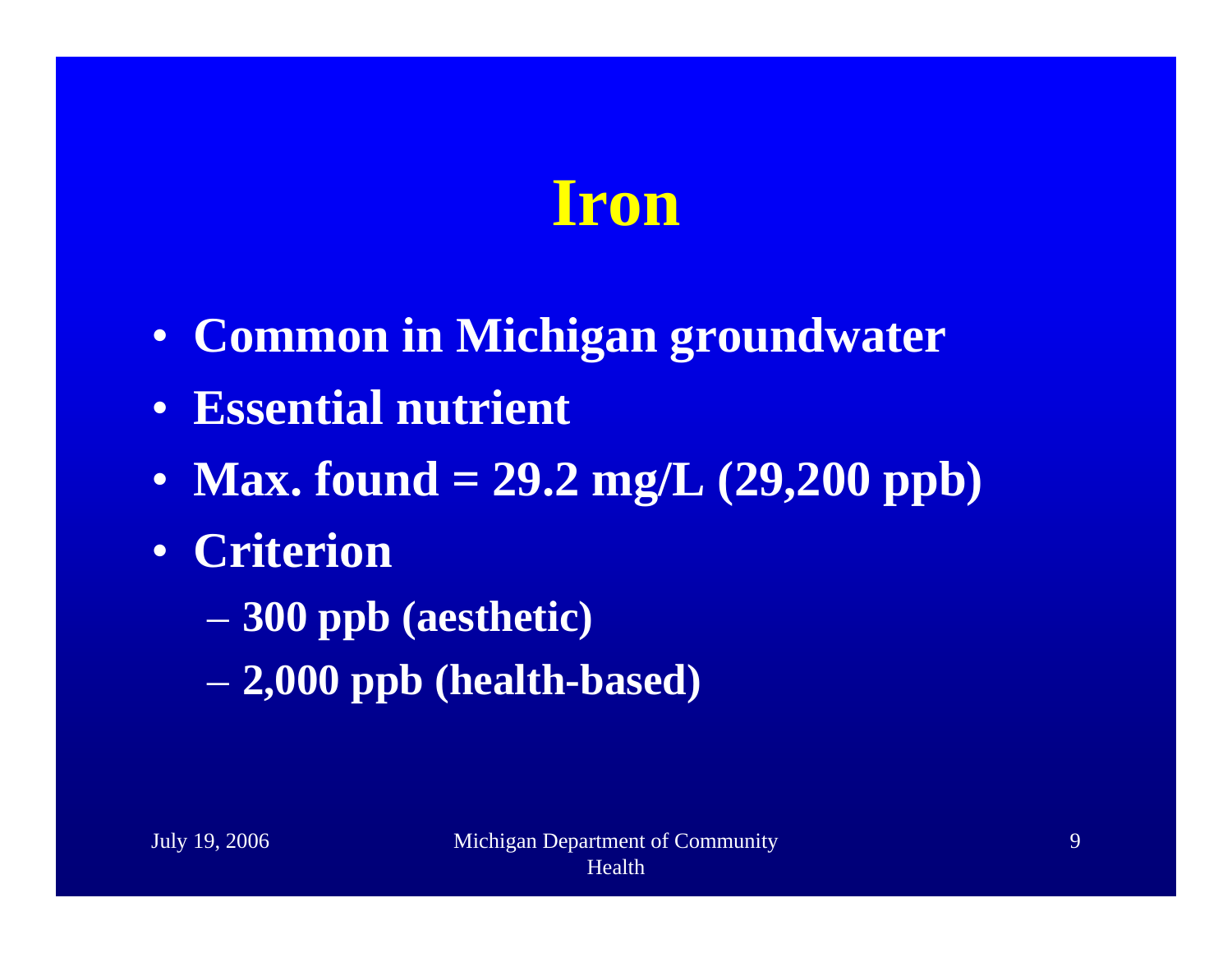#### **Manganese**

- **Common in Michigan groundwater**
- **Essential nutrient**
- **Max. found = 2.4 mg/L (2,400 ppb)**
- **Criterion** 
	- **50 ppb (aesthetic)**
	- **860 ppb (health-based)**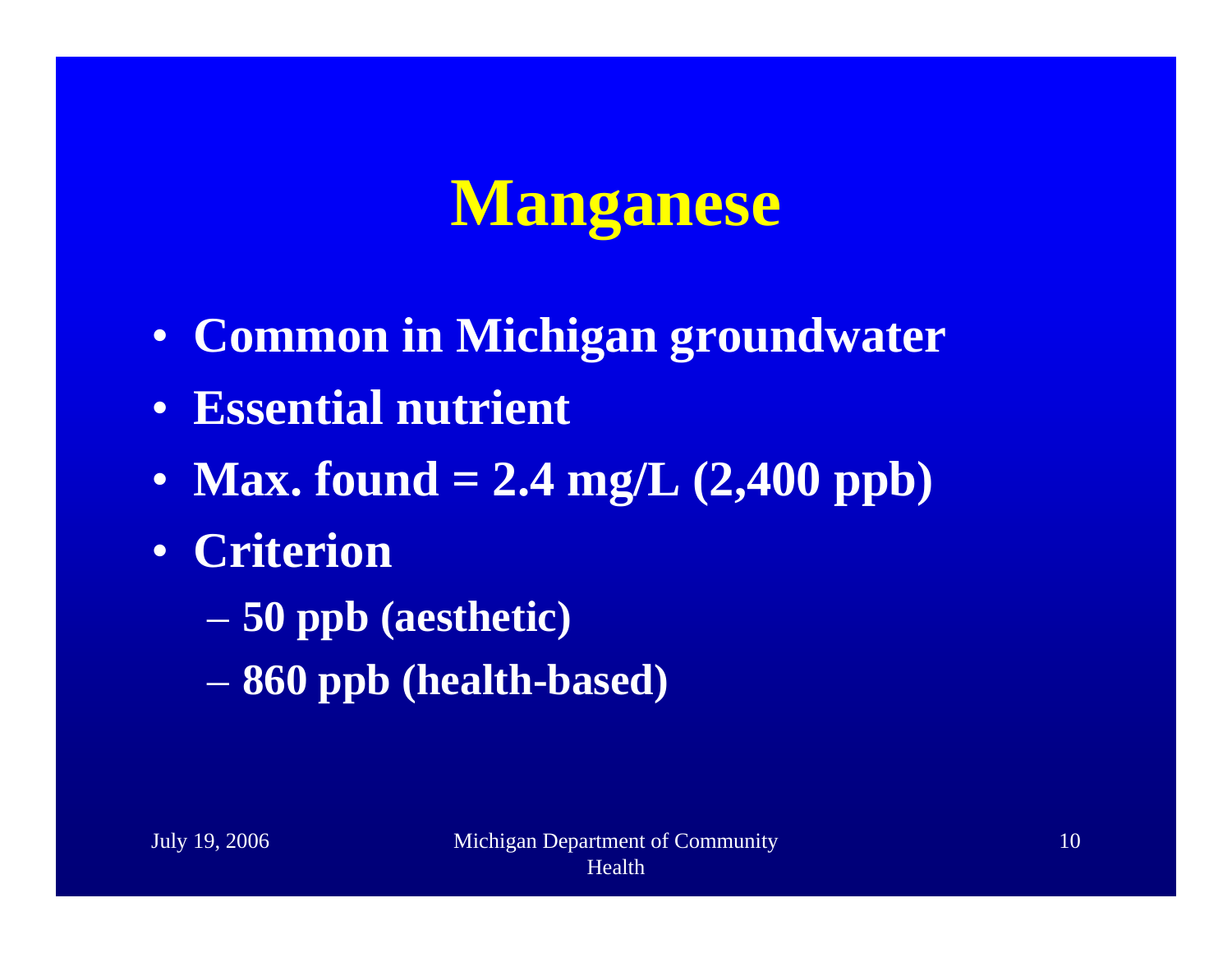#### **Arsenic**

- **Carcinogen; nutrient??**
- **Max. found = 0.079 mg/L (79 ppb)**
- **Criterion = 10 ppb**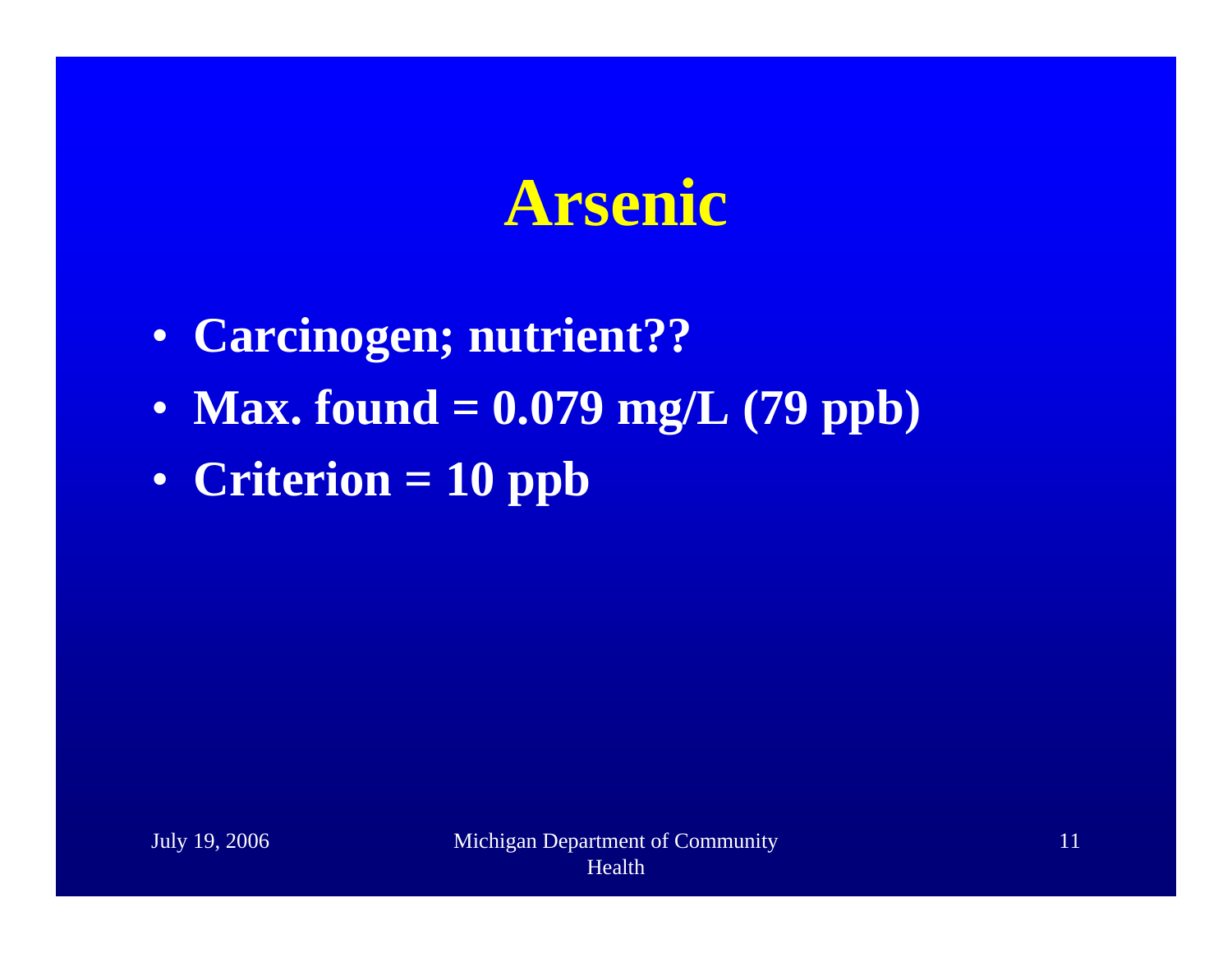## **Cobalt**

- **Essential nutrient (Vitamin B12); too much affects testes, heart**
- **Max. found = 0.978 mg/L (978 ppb)**
- **Criterion = 40 ppb**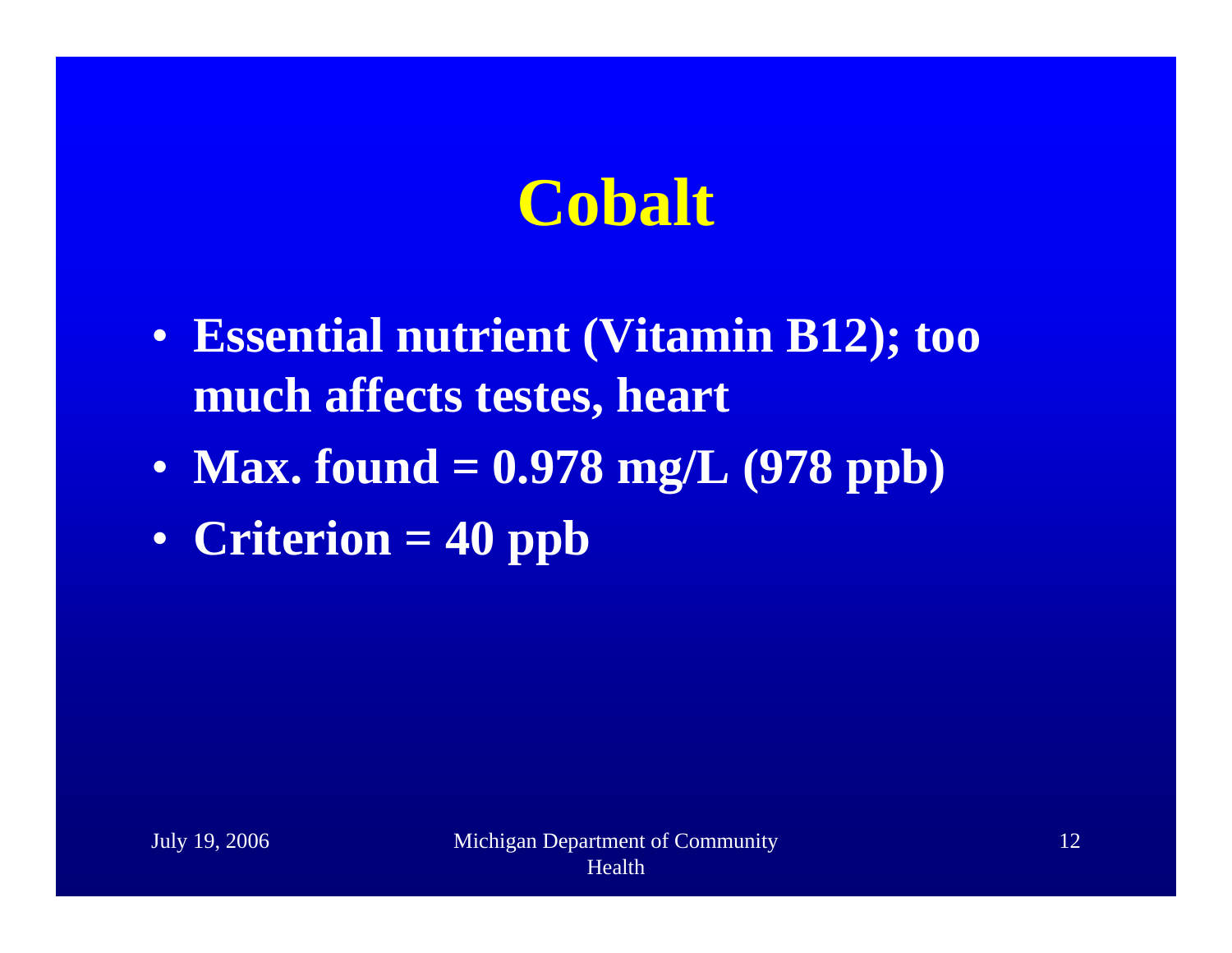## **Lead**

- **Neurotoxic**
- **Max. found = 0.040 mg/L (40 ppb)**
- **Criterion = 4 ppb**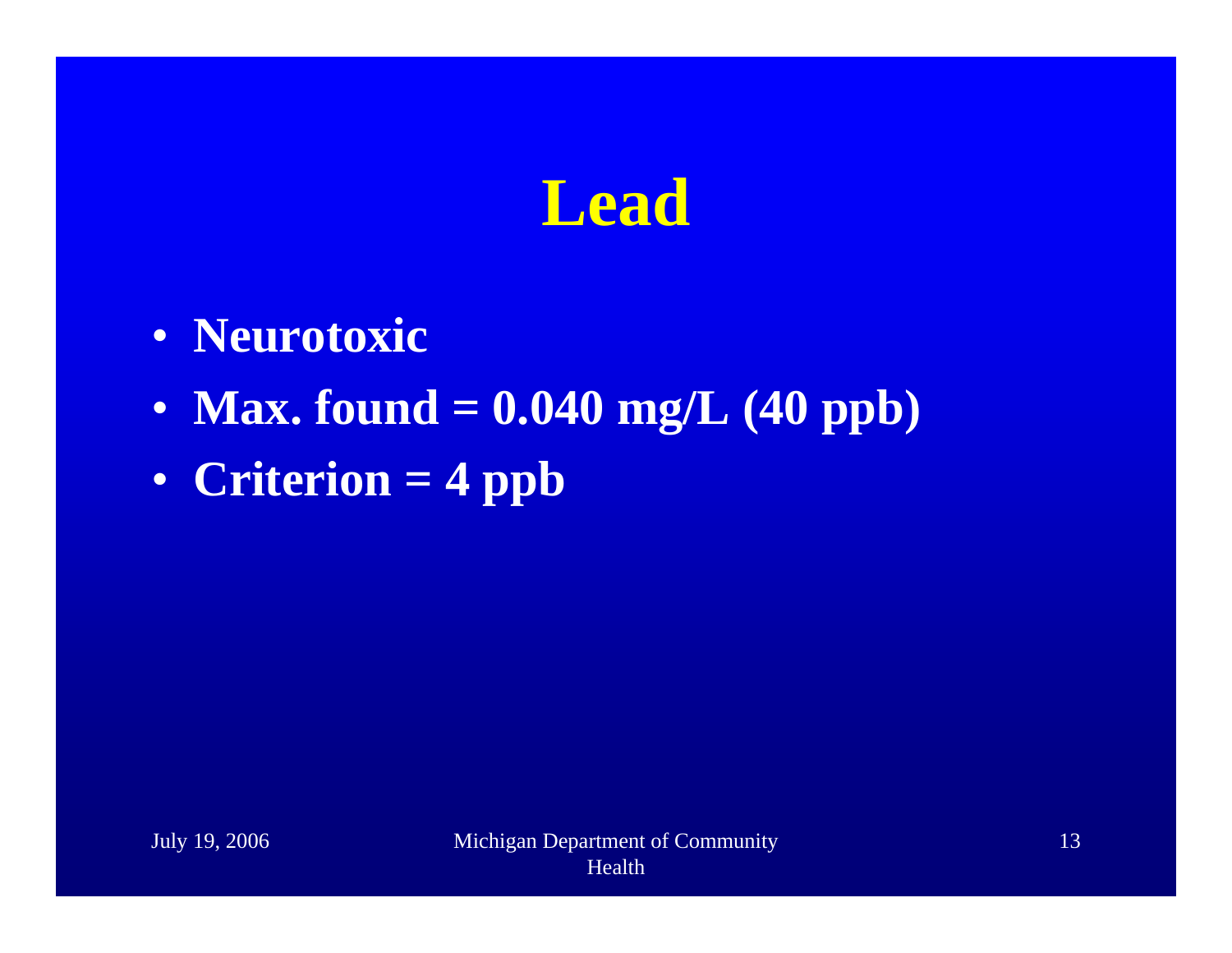## **Nickel**

- **Common metal**
- **Allergic reactions (skin)**
- **Max. found = 0.390 mg/L (390 ppb)**
- **Criterion = 100 ppb**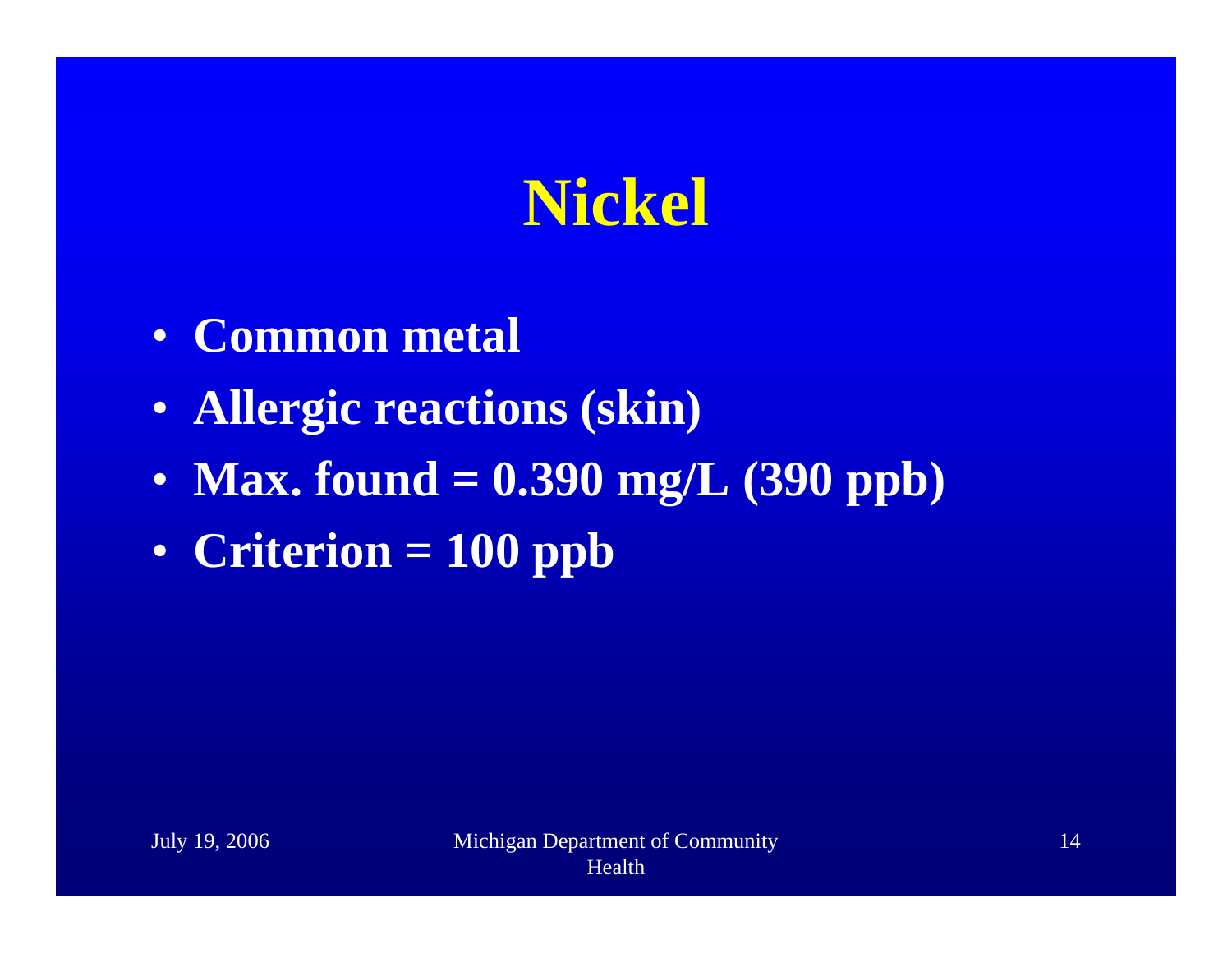#### **Cadmium**

- **"Heavy" metal**
- **Max. found = 0.0034 mg/L (3.4 ppb)**
- **Criterion = 5 ppb**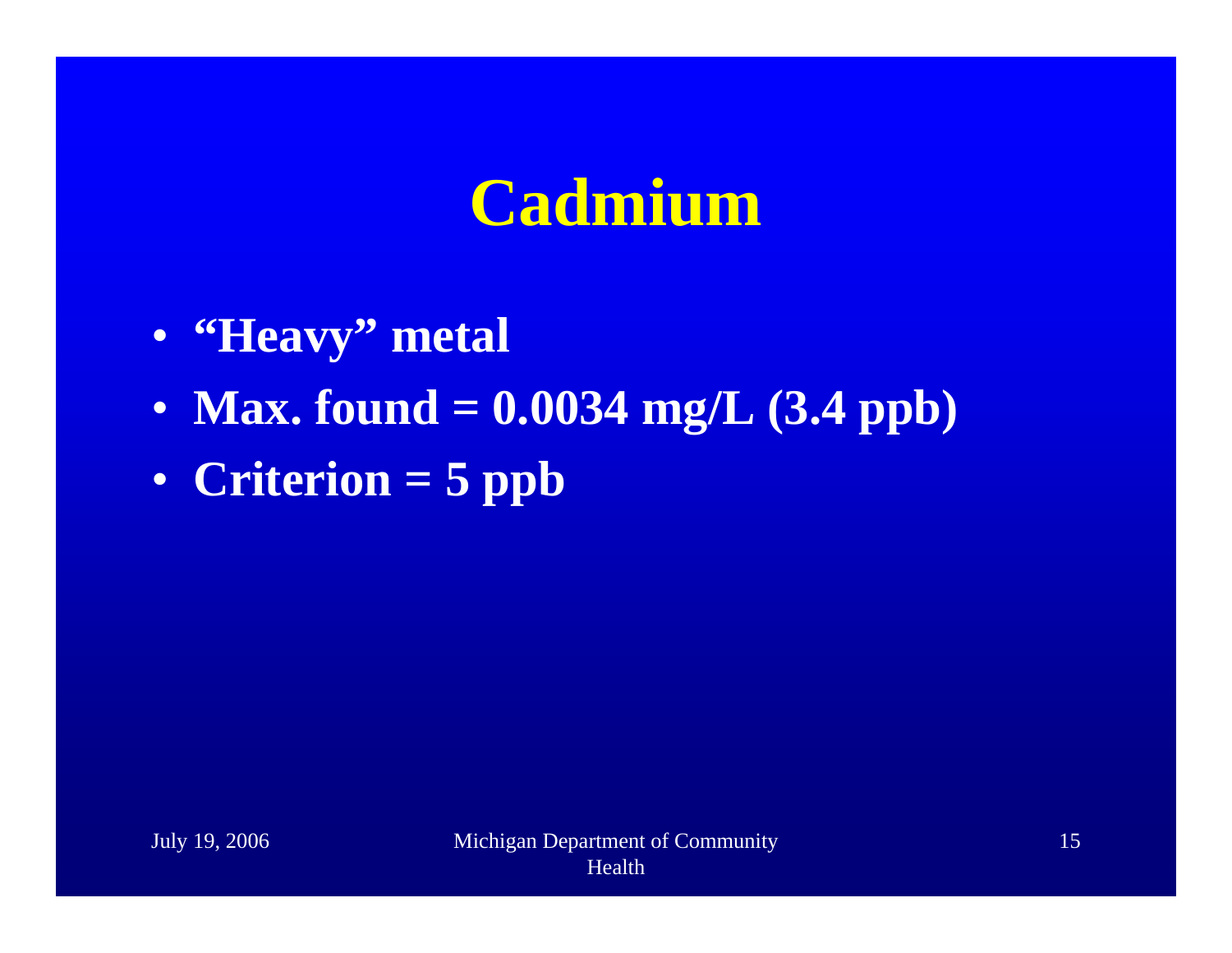## **Sodium**

- **Essential nutrient (electrolyte balance, blood pressure)**
- **Max. found = 245 mg/L (245,000 ppb)**
- **Criterion = 120,000 ppb**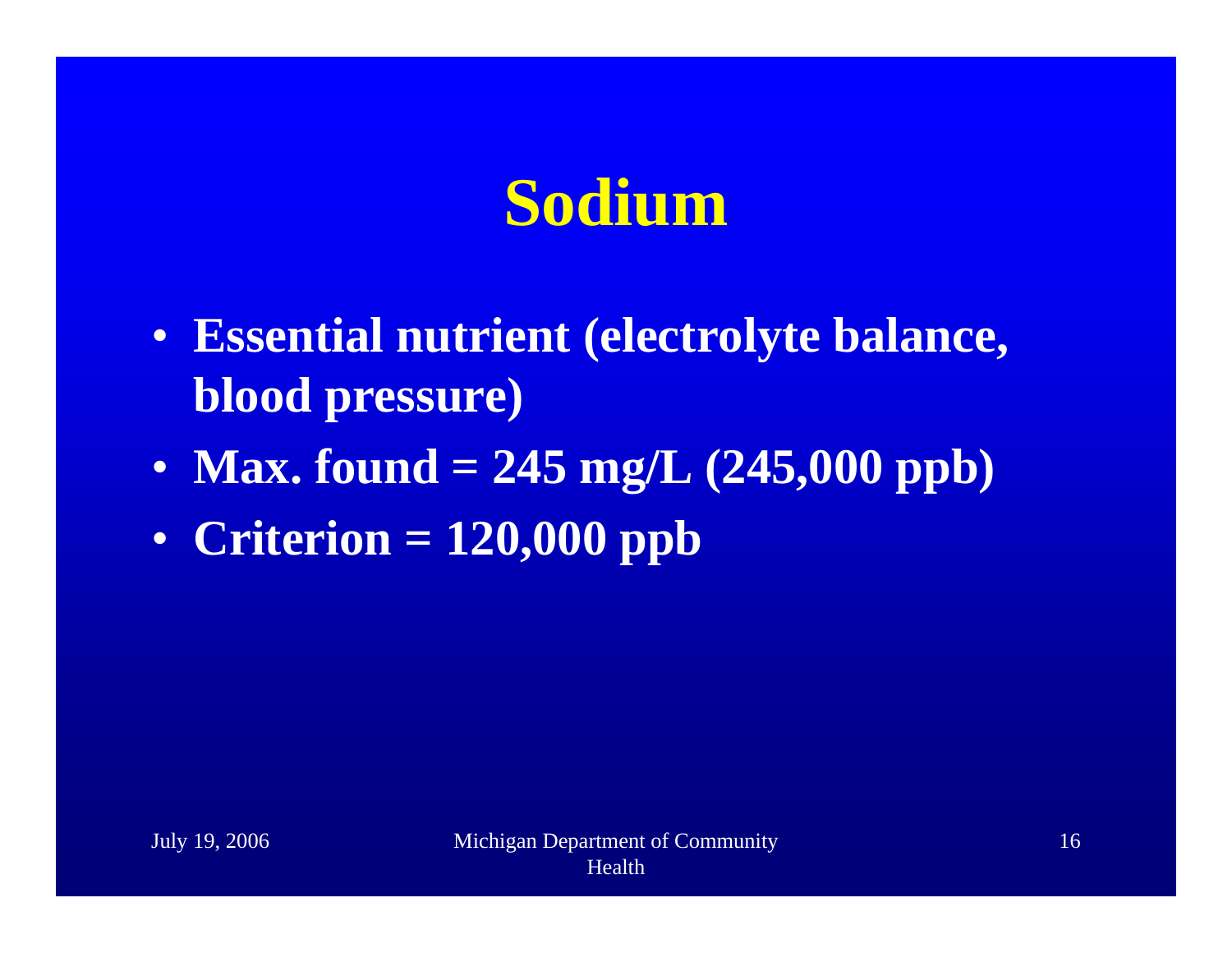## **Health Implications??**

July 19, 2006 Michigan Department of Community Health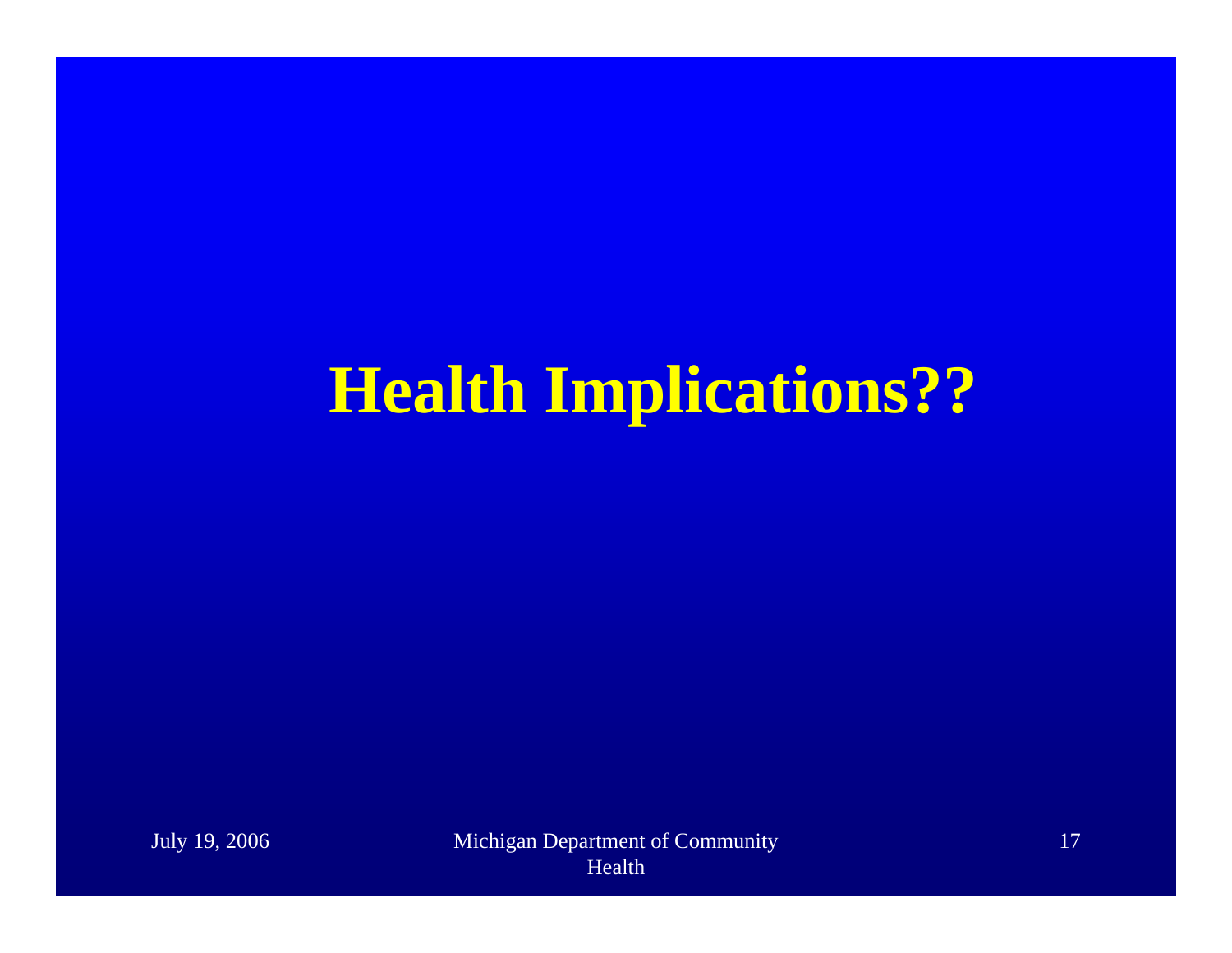## **Questions**

- **Does the EDTA-metal complex come apart in the stomach or intestine?**
- **If so, to what extent?**
- **Does freed metal then get absorbed?**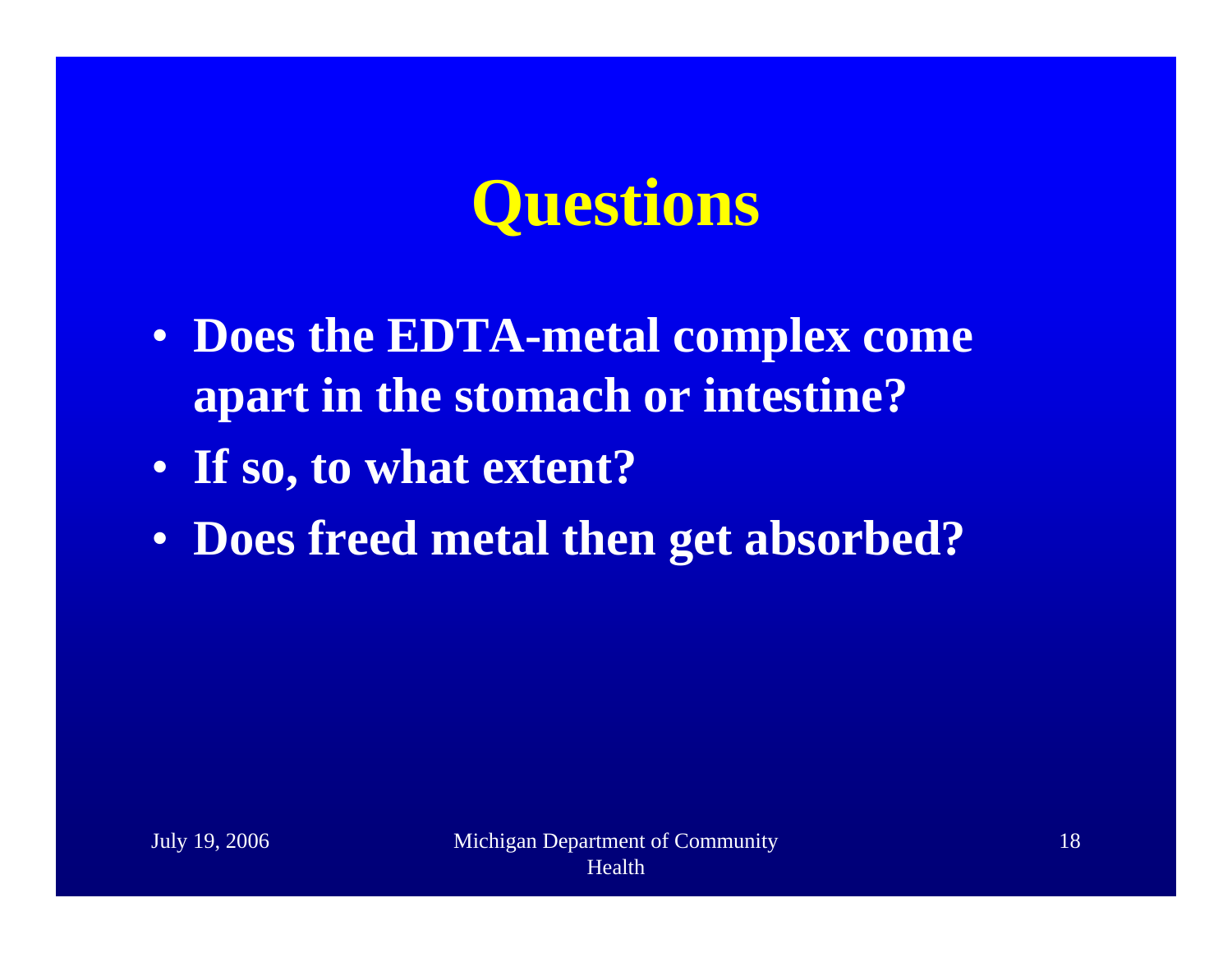#### **Other Considerations**

- **Interactions between the metals?**
- **Cadmium – kidney status**
- **Nutritional status (low iron?)**
- **Irrigated locally grown produce/crops**
- **Could locally caught fish be contaminated?**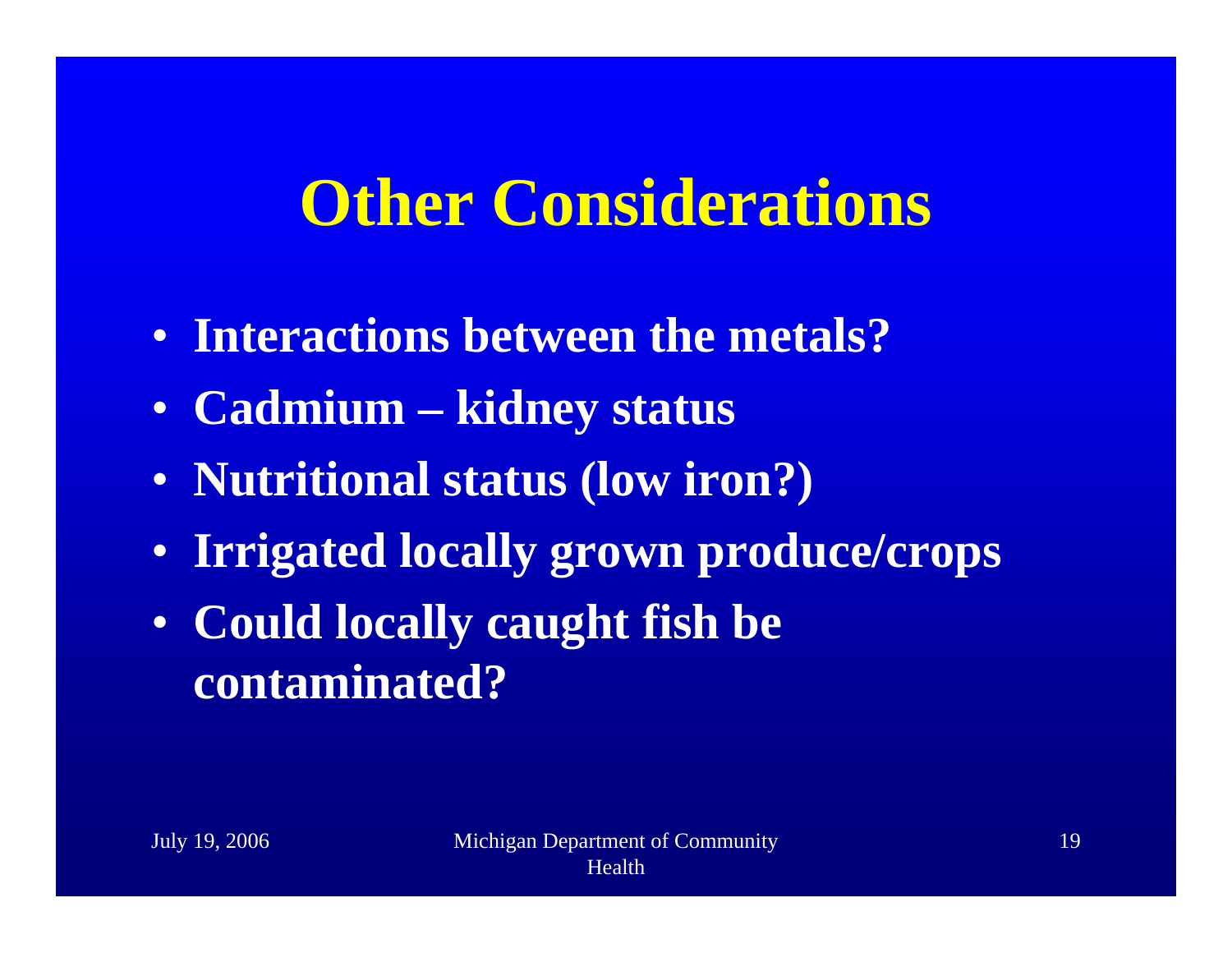#### **Conclusions**

- **Does** *not* **appear to be an immediate health threat**
- **Health implications of long-term exposure are unclear**
	- **Did exposure occur?**
	- **How long was exposure?**
	- **Concentration changes over time**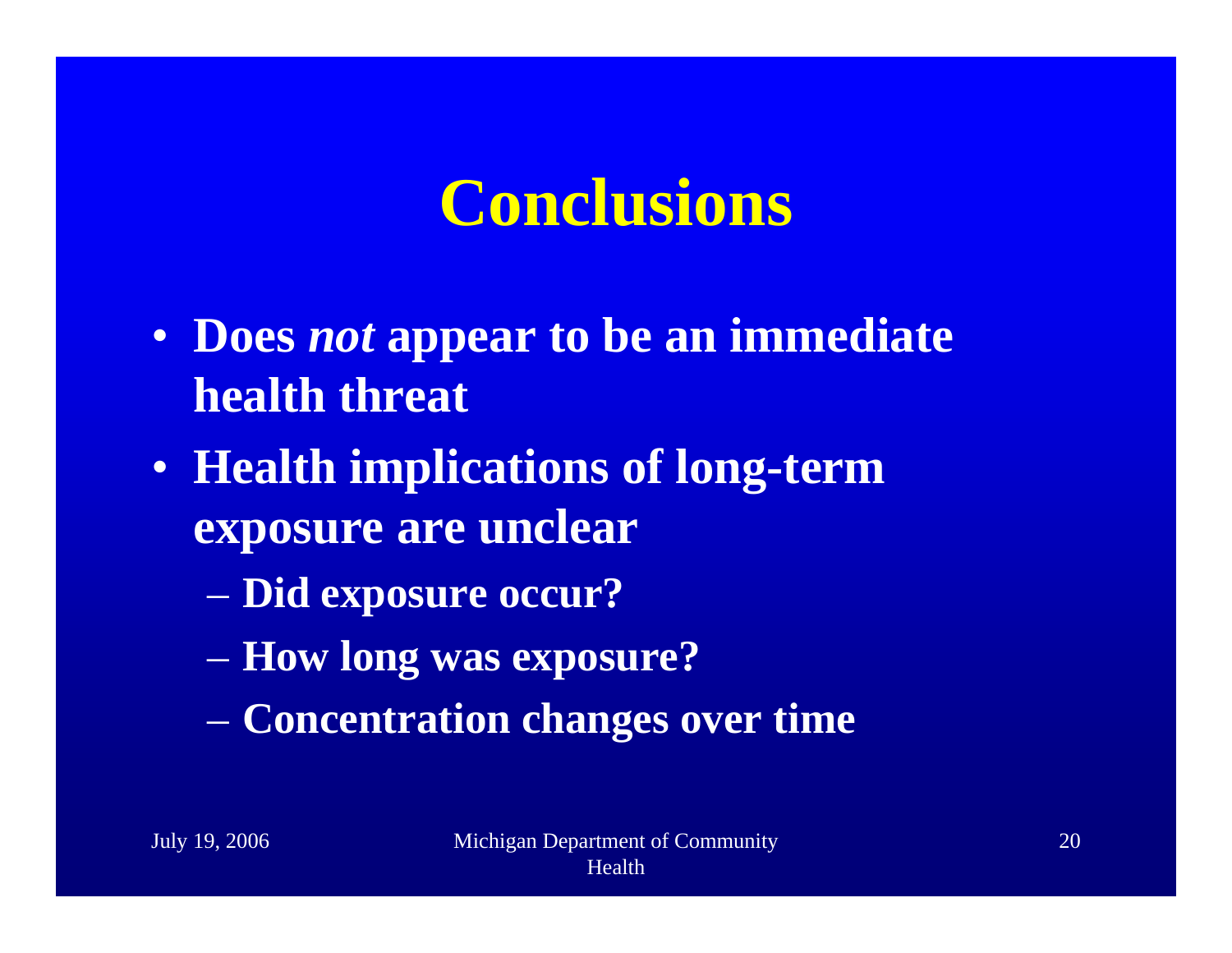#### **Next Steps**

- **MDEQ and Abbott – Determine extent of plume**
- **MDCH**
	- **Continue researching issue**
	- **Request scientific support**
	- **Address community health concerns**
	- **Write health consultation report**